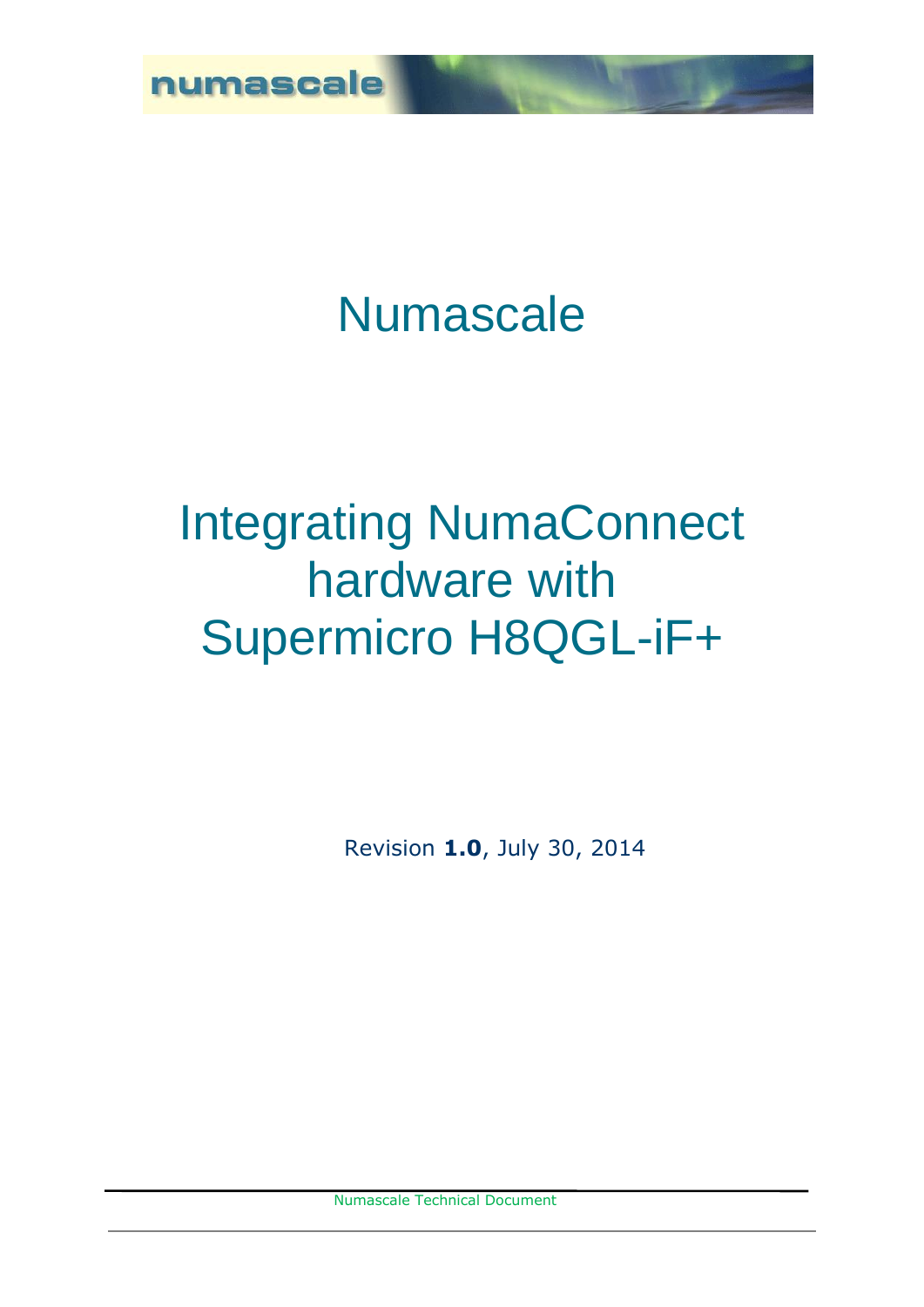

# Revision History

| <b>Rev</b> | <b>Date</b> | <b>Author</b> | <b>Changes</b>                       |  |
|------------|-------------|---------------|--------------------------------------|--|
| 0.1        | 2013-01-30  | Ola J.        | First version                        |  |
|            |             | Presterud     |                                      |  |
| 0.5        | 2013-12-02  | Ola J.        | Updates to BIOS settings             |  |
|            |             | Presterud     |                                      |  |
| 0.6        |             | Ola J.        |                                      |  |
|            | 2014-03-10  | Presterud     | Added screenshots of BIOS settings   |  |
| 1.0        |             | Espen         |                                      |  |
|            | 2014-07-30  | Carlsen       | Updates to BIOS settings and version |  |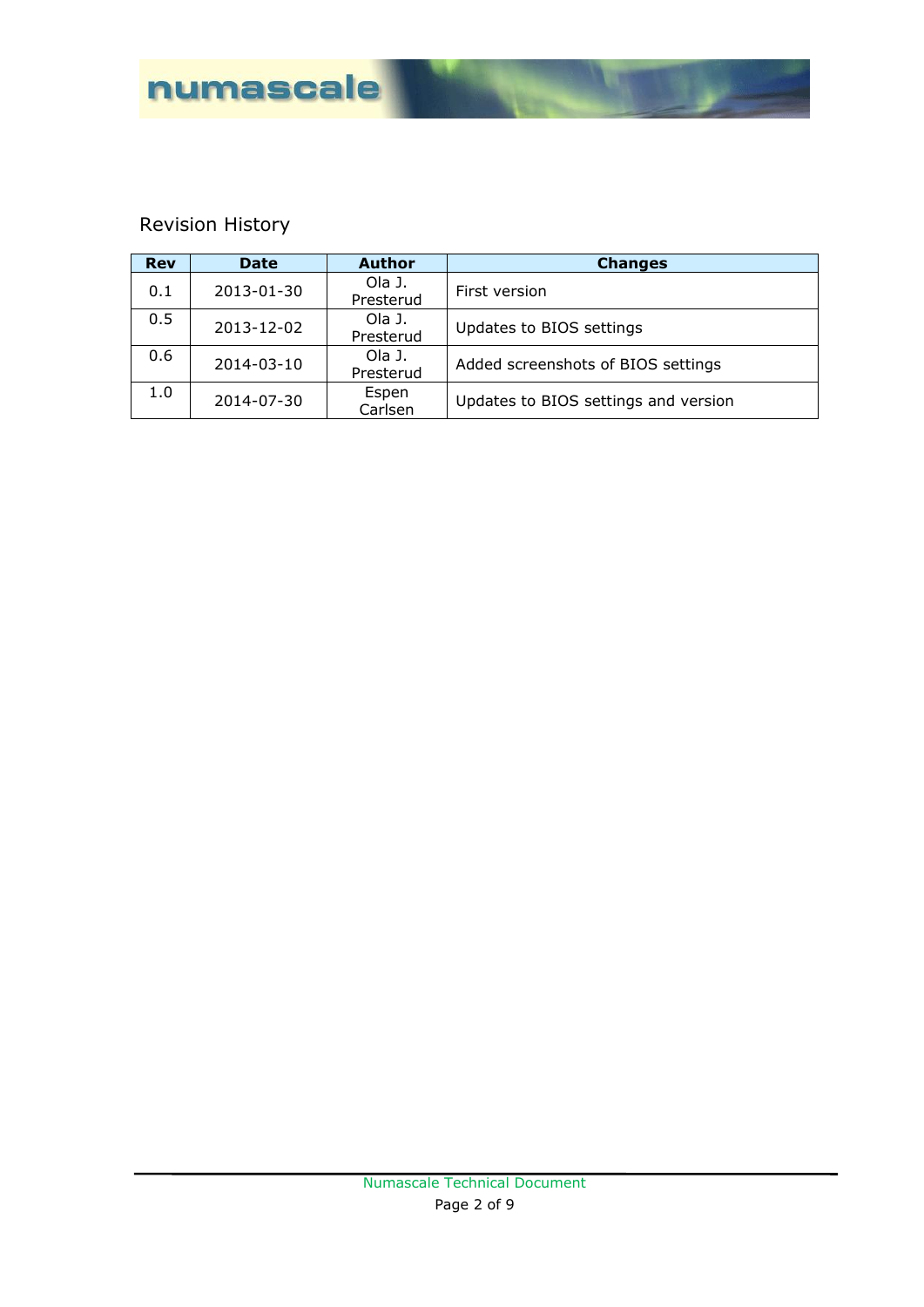| 1.1 |
|-----|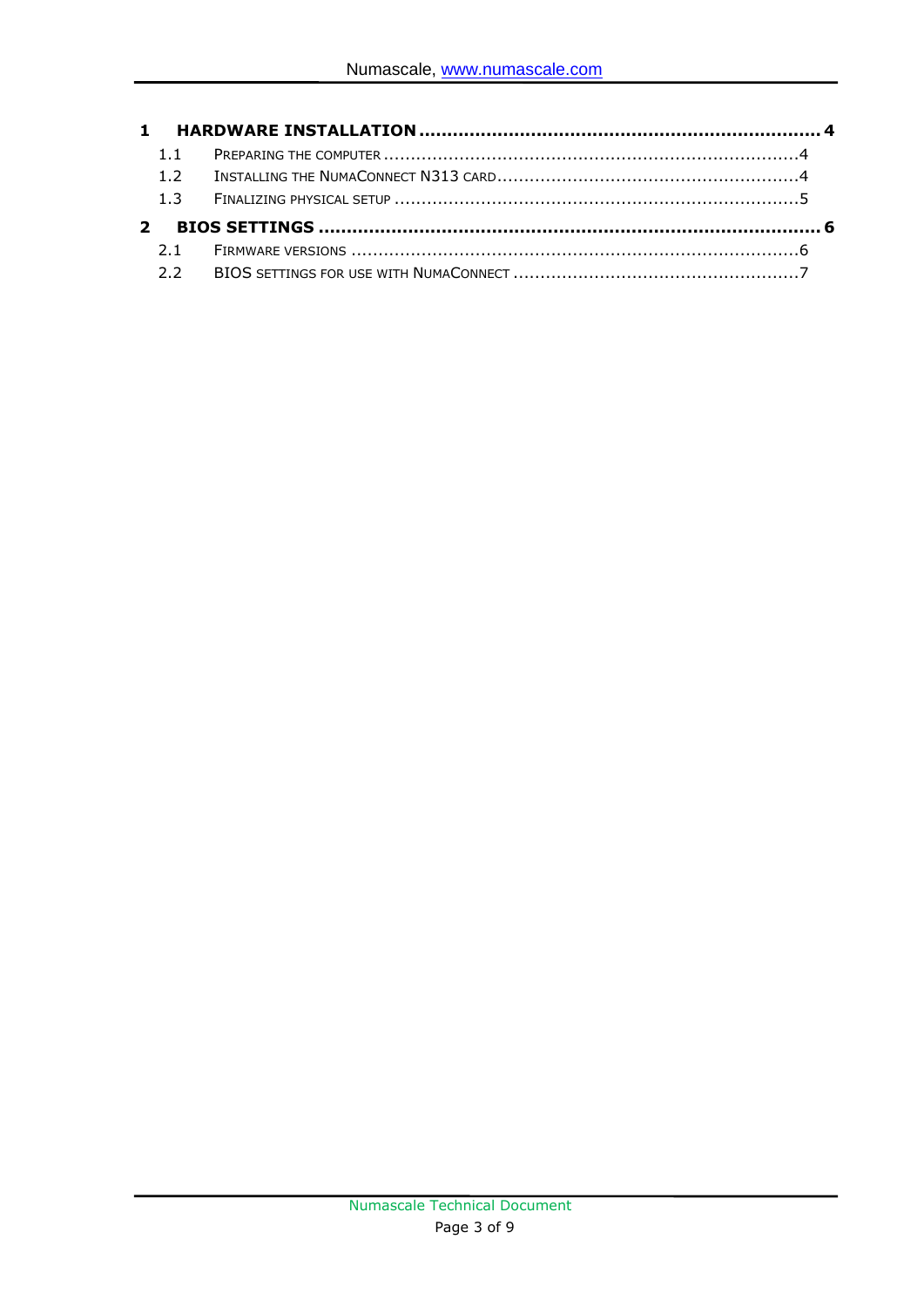## **1 HARDWARE INSTALLATION**

#### **1.1 Preparing the computer**

Ensure that the HTX riser card is installed, Supermicro part number for this is RSC-RR1U-HT (rev 3.02). Using HTX requires that a CPU must be present in the CPU #3 position. For a 2 CPU system, please install CPU in sockets #1 and #3. For a 3 CPU system, install in  $#1$ ,  $#2$  and  $#3$ . Socket  $#4$  is not used when used together with a NumaConnect card.

Memory is recommended to be installed with equal amounts on each CPU socket, and Supermicro also recommends to use the same kind of DIMM modules in the DIMM slots connected to the same CPU socket.

### **1.2 Installing the NumaConnect N313 card**

The NumaConnect card is quite big, so please keep attention to components on the motherboard that might be in the way and damaged during the physical installation.

In particular, this fan header will obstruct the insertion path of the card:



It is advised to take extra care so that the fan cable is not damaged, or eventually temporarily remove it until the card is properly fitted.

Also please ensure that the guidance tap is correctly through the hole at the top of the mounting bracket:



Numascale Technical Document Page 4 of 9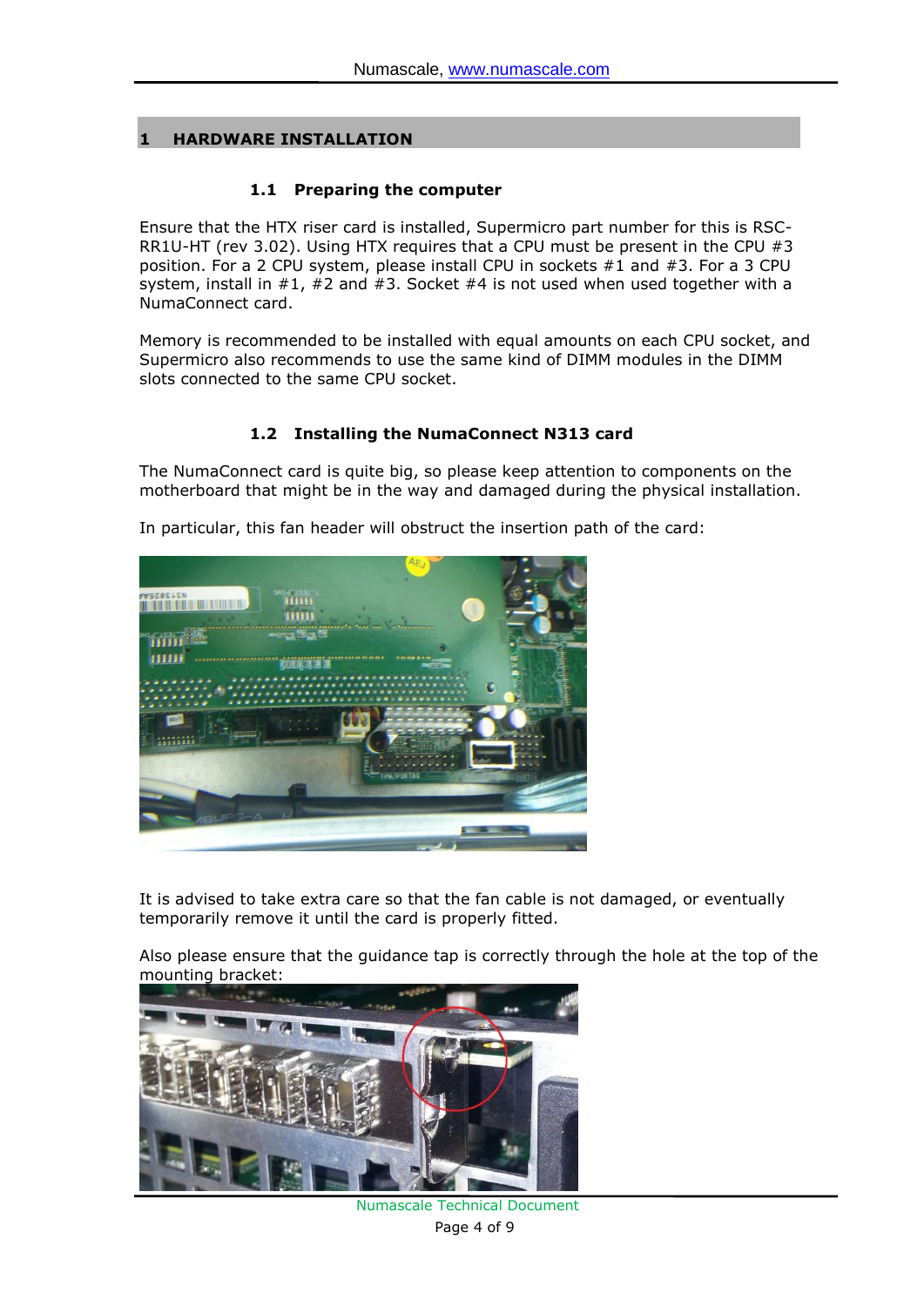

# **1.3 Finalizing physical setup**

The NumaConnect card should now be correctly installed, and no further steps are needed to be performed inside the computer.

Please refer to the NumaConnect setup guides on further guidelines for cabling.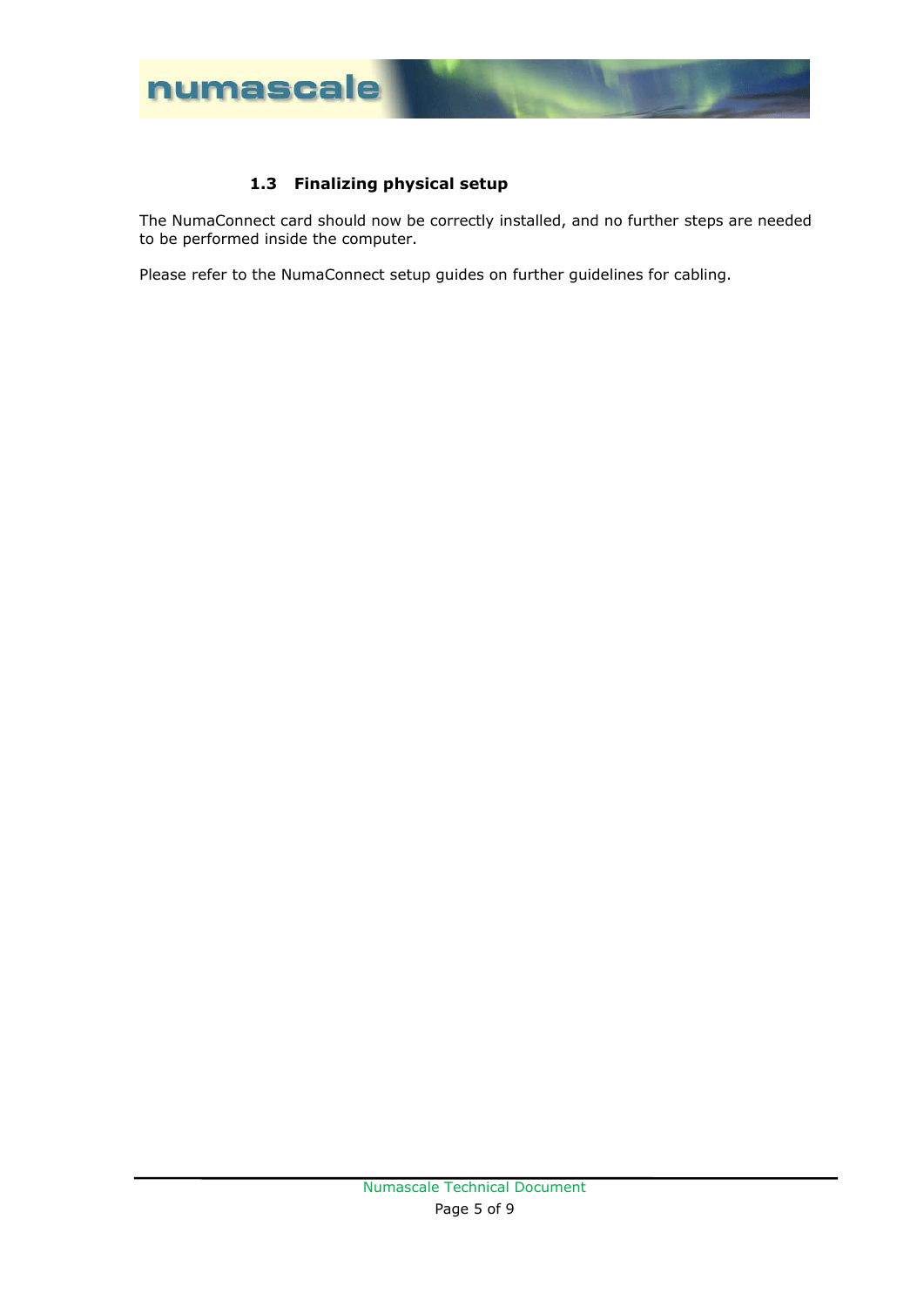

## **2.1 Firmware versions**

The NumaConnect solution is tested and certified on Supermicro H8QGL-iF+ motherboard running the following firmware versions:

#### **BIOS 3.5 (release BIOS)**

| $\overline{\mathbf{x}}$<br>القارب<br>Redirection Viewer[172.16.100.175] 20 fps        |                                                                                                                                            |  |  |  |
|---------------------------------------------------------------------------------------|--------------------------------------------------------------------------------------------------------------------------------------------|--|--|--|
| Video Keyboard Mouse Media Help                                                       |                                                                                                                                            |  |  |  |
| <b>BIOS SETUP UTILITY</b>                                                             |                                                                                                                                            |  |  |  |
| Main<br>Advanced<br>Exit<br>Security<br><b>Boot</b>                                   |                                                                                                                                            |  |  |  |
| System Overview                                                                       | Use [ENTER], [TAB]<br>or [SHIFT-TAB] to<br>select a field.                                                                                 |  |  |  |
| System Time<br>[11:25:21]<br><b>System Date</b><br>[Thu 08/14/2014]                   |                                                                                                                                            |  |  |  |
| Supermicro H8QGL-6F/H8QGL-IF<br>Version<br>$\therefore 3.5$<br>Build Date: 12/19/2013 | Use $\left[\begin{array}{ccc} + \end{array}\right]$ or $\left[\begin{array}{ccc} - \end{array}\right]$ to<br>configure system Time.        |  |  |  |
| Processor<br>AMD Opteron(tm) Processor 6380<br>Speed :2500MHz                         |                                                                                                                                            |  |  |  |
| System Memory                                                                         | Select Screen<br>$\leftrightarrow$<br>t1<br>Select Item                                                                                    |  |  |  |
| Size and<br>:131072MB                                                                 | <b>Change Field</b><br>$+ -$<br><b>Select Field</b><br>Tab<br>F1<br>General Help<br>Save and Exit<br>F <sub>10</sub><br><b>ESC</b><br>Exit |  |  |  |
| 002.67 (C)Copyright 1985-2009, American Megatrends, Inc.                              |                                                                                                                                            |  |  |  |
| Keyboard, Video and Mouse redirection                                                 |                                                                                                                                            |  |  |  |

#### **IPMI Firmware 2.06 (can be found by logging in to the web-page of the IPMI interface)**

They can be obtained from the Supermicro web-site, eventually special custom builds by contacting Numascale support.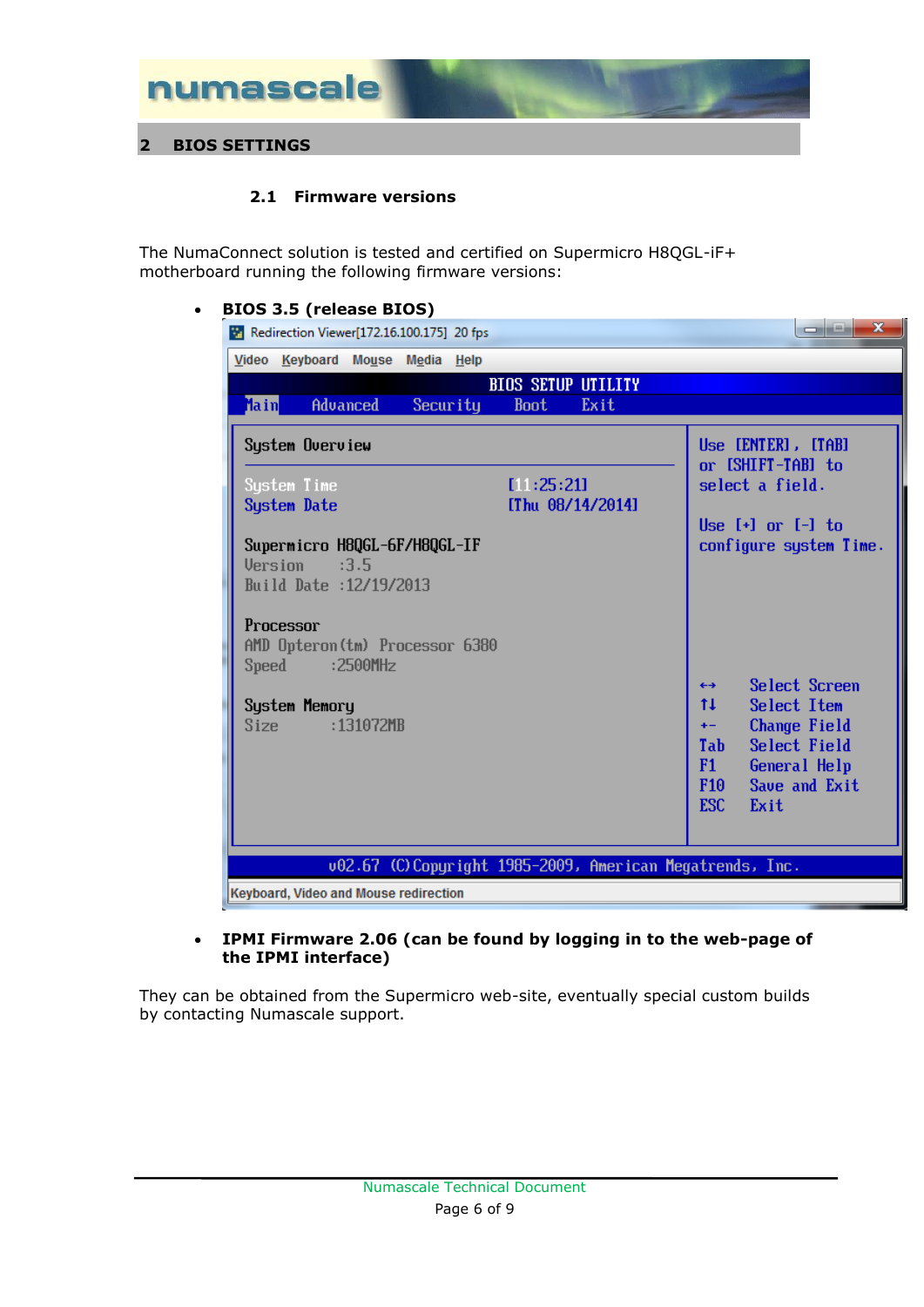

### **2.2 BIOS settings for use with NumaConnect**

There are certain BIOS settings that must be set to have the system fully working with the NumaConnect solution. The essentials are that CC6 and C1E modes must be disabled, and that it is set to boot through the network card as the first boot item (PXE boot). For the master node/first node that contains the operating system on disk, this disk should be set as the second boot option.

It is also important that BIOS versions and settings are consistent across all the nodes in the system.

On each machine, please run "Load Optimal Defaults" to be sure that all settings are set to default.

|                                                   | <b>BIOS SETUP UTILITY</b>                                 |                                                                                                                                                                          |
|---------------------------------------------------|-----------------------------------------------------------|--------------------------------------------------------------------------------------------------------------------------------------------------------------------------|
| Advanced<br><b>Main</b><br>Security               | Exit<br><b>Boot</b>                                       |                                                                                                                                                                          |
| Exit Options                                      | Load Optimal Default<br>values for all the                |                                                                                                                                                                          |
| Save Changes and Exit<br>Discard Changes and Exit |                                                           | setup questions.                                                                                                                                                         |
| <b>Discard Changes</b>                            |                                                           | F9 key can be used<br>for this operation.                                                                                                                                |
| Load Optimal Defaults<br>Load Failsafe Defaults   |                                                           |                                                                                                                                                                          |
|                                                   |                                                           |                                                                                                                                                                          |
|                                                   |                                                           | Select Screen<br>$\leftrightarrow$<br>t1<br>Select Item<br>Enter Go to Sub Screen<br>F1<br>General Help<br>Save and Exit<br>F <sub>10</sub><br>ESC <sub>11</sub><br>Exit |
|                                                   | 002.67 (C) Copyright 1985-2009, American Megatrends, Inc. |                                                                                                                                                                          |

Then set the following options:

- Advanced
	- o Boot Features
		- " "Quiet Boot" to Disabled

| <b>BIOS SETUP UTILITY</b>                                |                                            |                                         |  |  |
|----------------------------------------------------------|--------------------------------------------|-----------------------------------------|--|--|
| Advanced                                                 |                                            |                                         |  |  |
| <b>Boot Features</b>                                     | Allows BIOS to skip<br>certain tests while |                                         |  |  |
| <b>Quick Boot</b>                                        | [Enabled]                                  | booting. This will                      |  |  |
| Quiet Boot                                               | <b>[Disabled]</b>                          | decrease the time<br>needed to boot the |  |  |
| AddOn ROM Display Mode                                   | [Force BIOS]                               | system.                                 |  |  |
| <b>Bootup Num-Lock</b>                                   | [ON]                                       |                                         |  |  |
| Wait For 'F1' If Error                                   | [Enabled]                                  |                                         |  |  |
| Hit 'DEL' Message Display                                | [Enabled]                                  |                                         |  |  |
| Interrupt 19 Capture                                     | [Enabled]                                  |                                         |  |  |
| Power Configuration                                      |                                            |                                         |  |  |
| <b>Power Button Function</b>                             | <b>IInstant Offl</b>                       | Select Screen<br>$\leftrightarrow$      |  |  |
| Restore on AC Power Loss                                 | <b>ILast Statel</b>                        | t1.<br>Select Item                      |  |  |
| Watch Dog Function                                       | [Disabled]                                 | Change Option<br>$+ -$                  |  |  |
| <b>Resume On RTC Alarm</b>                               | [Disabled]                                 | F1<br>General Help                      |  |  |
|                                                          |                                            | F <sub>10</sub><br>Save and Exit        |  |  |
|                                                          |                                            | <b>ESC</b><br>Exit                      |  |  |
|                                                          |                                            |                                         |  |  |
|                                                          |                                            |                                         |  |  |
| 002.67 (C)Copuright 1985-2009, American Megatrends, Inc. |                                            |                                         |  |  |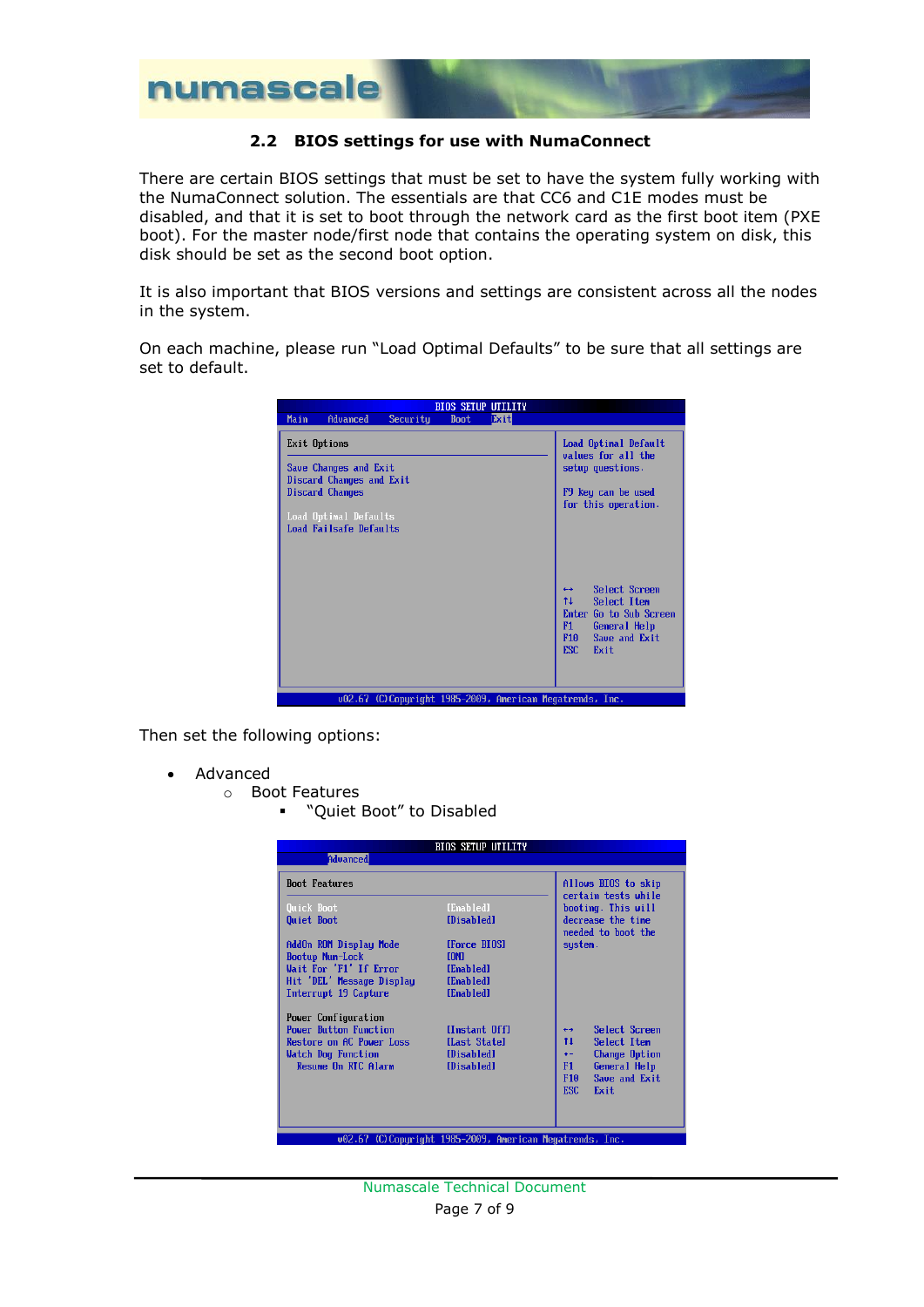

- o Processor & Clock Options
	- " "C State Mode" to Disabled (only for Opteron 63xx)
	- "C1E Support" to Disabled
	- "HPC Mode" can be set according to own preference (but must be equally set on all machines in the system)

| <b>BIOS SETUP UTILITY</b>                                |                            |                   |                       |
|----------------------------------------------------------|----------------------------|-------------------|-----------------------|
| <b>Advanced</b>                                          |                            |                   |                       |
|                                                          |                            |                   |                       |
| <b>CPU Information</b>                                   | <b>EXAMPLE Socket 01</b>   |                   | Select which socket's |
| AMD Opteron(tm) Processor 6380                           |                            |                   | CPU's information to  |
| Revision: CO                                             |                            |                   | display. Socket 0     |
| Cache L1: 768KB                                          |                            |                   | is always the "Boot   |
| Cache L2: 16384KB                                        |                            |                   | Strap Processor" or   |
| $Cache$ $L3:$ $16MB$                                     |                            |                   | main CPU. All others  |
| Speed : 2500MHz, NB C1k: 2000MHz                         |                            |                   | are "Application      |
| Able to Change Freq. : Yes                               |                            |                   | Processors."          |
| uCode Patch Level : 0x6000822                            |                            |                   |                       |
| GART Error Reporting [Disabled]                          |                            |                   |                       |
| Microcode Update                                         | [Enabled]                  |                   |                       |
| Secure Virtual Machine Mode [Enabled]                    |                            |                   |                       |
| <b>PowerNow</b>                                          | [Enabled]                  | $\leftrightarrow$ | Select Screen         |
| C State Mode                                             | [Disabled]                 | 11                | Select Item           |
| PowerCap                                                 | [P-state 0]                | $+ -$             | Change Option         |
| <b>HPC Mode</b>                                          | [Disabled]                 | F1                | General Help          |
| <b>CPB Mode</b>                                          | [Auto]                     | F <sub>10</sub>   | Save and Exit         |
| <b>CPU DownCore Mode</b>                                 | [Disabled]                 | ESC               | Exit                  |
| C <sub>1</sub> E Support                                 | <b>Example 1</b> Disabled1 |                   |                       |
| Clock Spread Spectrum [Disabled]                         |                            |                   |                       |
|                                                          |                            |                   |                       |
| 002.67 (C)Copyright 1985-2009, American Megatrends, Inc. |                            |                   |                       |

- o Advanced Chipset Control
	- NorthBridge Configuration
		- ECC Configuration
			- o "ECC Mode" to Good

| <b>Advanced</b>                    | <b>BIOS SETUP UTILITY</b>                                 |                                                                                                                                                                                                                                                                                                    |
|------------------------------------|-----------------------------------------------------------|----------------------------------------------------------------------------------------------------------------------------------------------------------------------------------------------------------------------------------------------------------------------------------------------------|
| <b>ECC</b> Configuration           |                                                           | Set the level of ECC                                                                                                                                                                                                                                                                               |
| <b>ECC Mode</b><br>DRAM ECC Enable | [Good ]<br>[Enabled]                                      | protection. Note: The<br>'Super' ECC mode<br>dynamically sets the<br>DRAM scrub rate so<br>all of memory is<br>scrubbed in 8 hours.<br>Select Screen<br>$\leftrightarrow$<br>11<br>Select Item<br>Change Option<br>$+ -$<br>F1<br>General Help<br>F <sub>10</sub><br>Save and Exit<br>ESC.<br>Exit |
|                                    | 002.67 (C) Copyright 1985-2009, American Megatrends, Inc. |                                                                                                                                                                                                                                                                                                    |